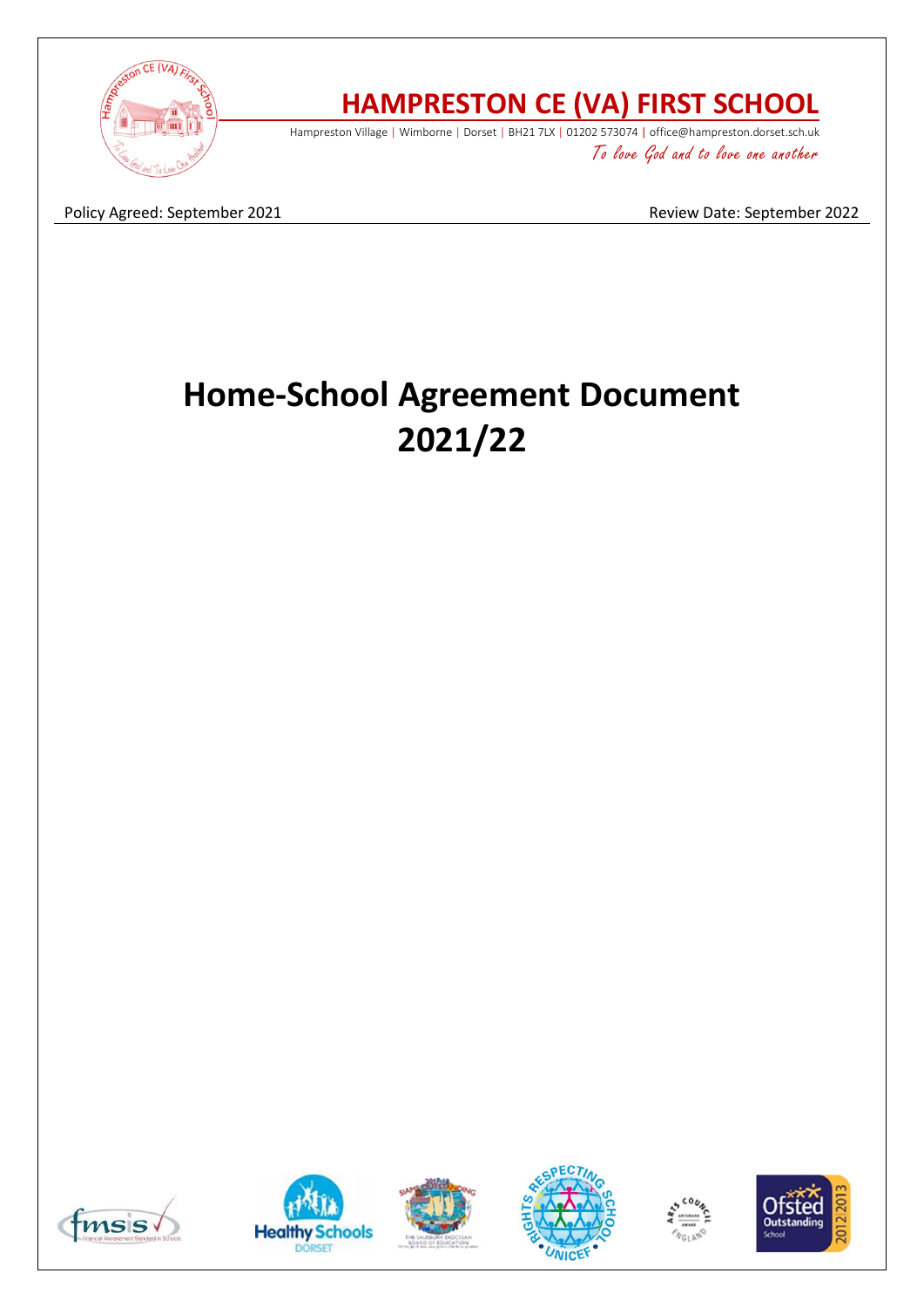At **Hampreston CE (VA) First School**, we are a loving, caring community of children, staff and parents who seek to *'Love God and to Love One Another'*.

In order to achieve these aims we, who are concerned in the education of;

| Child's Name |                                |
|--------------|--------------------------------|
|              |                                |
| Class:       | make the following agreements. |

#### THE SCHOOL

We, both as individual members of staff and as a whole school, will:

- provide the highest standard of primary education, giving all children equal opportunity to fulfil their potential;
- care for your child's safety and happiness in a supportive and caring environment;
- encourage children to try their best at all times, and reward them for effort as well as achievement;
- encourage children to believe in themselves, feel valued and support their spiritual, moral, cultural and social development;
- teach your child to develop a positive attitude to others, regardless of gender, race, culture, belief, values, age and need and show zero tolerance towards any incident which is racist or not in line with an entitlement to Equality;
- encourage the children to understand the importance of a healthy lifestyle;
- send work with the children to share at home in accordance with the school homework policy;
- contact the parents/carers if there are any concerns with the attendance, progress, social behaviour or discipline of their child;
- inform you of your child's progress and attendance at regular meetings and through written reports;
- provide information to you about our school, including relevant policies, meetings, workshops, activities, newsletters and open days.

## THE PARENT(S)/CARER(S)

As a parent of a pupil at Hampreston CE (VA) First School I/we will:

- make sure that my child arrives at school by 8.55am properly dressed and equipped;
- make sure my child attends every day and notify the school of reasons for any absence through ill health;
- not take my child out of school for family holidays during term time;
- make arrangements for my child's safe return home at the appropriate time;
- support my child's learning ensuring the completion of homework set and their participation in any school trips and visits;
- support the school's policies and guidelines for learning, attendance, equality, discipline and good behaviour;
- let the school know about any concerns that might affect my child's work or behaviour;
- read all information sent home, as this gives me important details of relevant policies, meetings, workshops, activities, newsletters and open days;
- attend parents' evenings as well as other meetings about my child's progress.